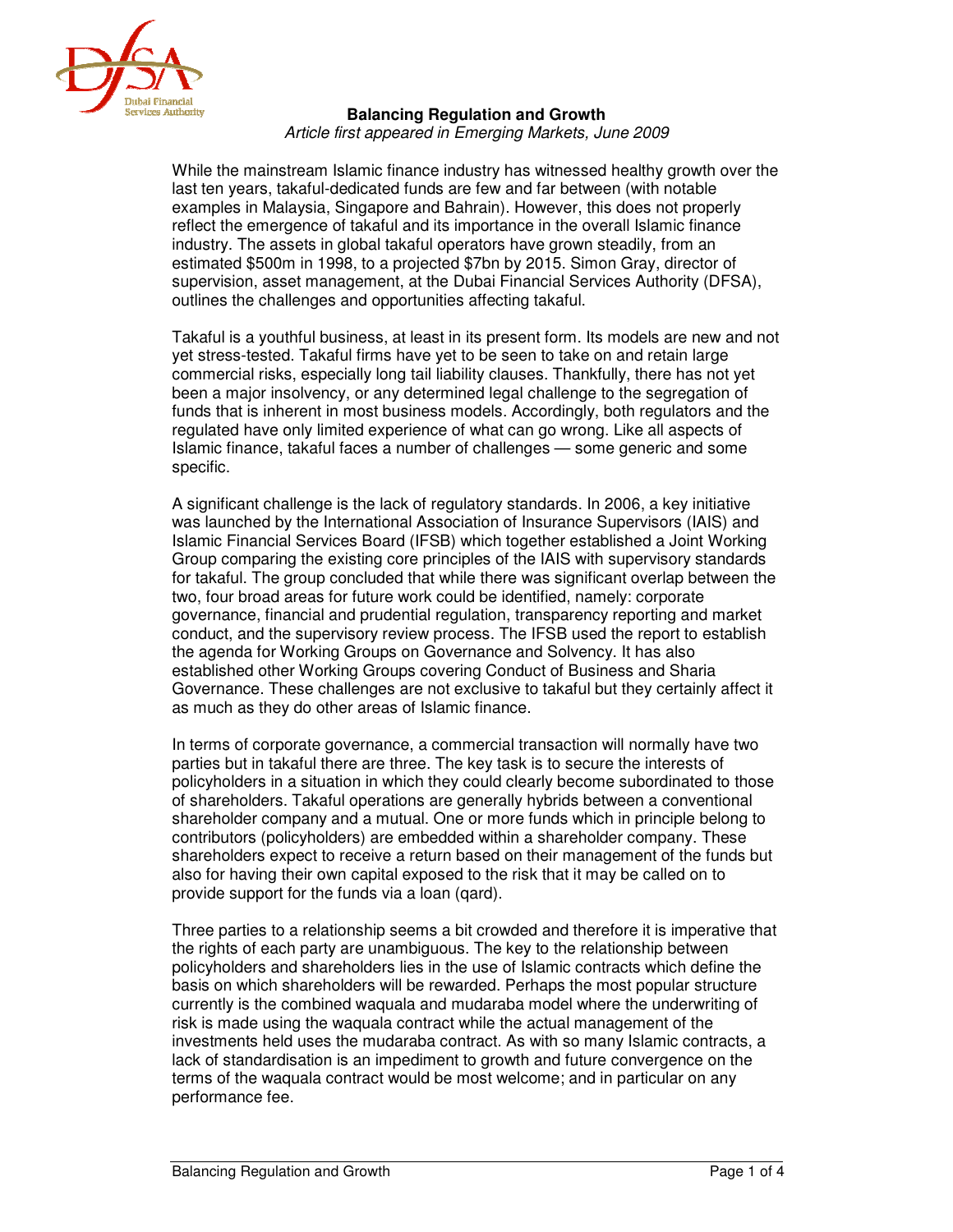

**Bervices Arp ruid**ential regulation presupposes a firm having sufficient capital adequacy in place to cope when things go awry. In the context of insurance and takaful, this will be where claims exceed expectations, where investments make losses and where counter-parties default. In the last case, this may lead to aggrieved parties suing or seeking insolvency and it is vital that regulators preserve control and have the correct view on the relationship of the different money pools.

In its approach to prudential regulation, the Dubai Financial Services Authority (DFSA) deals explicitly with issues directly relevant to takaful companies (for example, in the treatment of the various Islamic contracts they may hold as investments).

However, when dealing with individual firms it can also use its extensive powers of waiver and modification to tailor the regime to the specific structure and contractual relationships of the firm. A good example of this in action involved the DFSA's authorisation of TakafulRe, which received modifications to the standard capital adequacy regime to recognise the structures of individual funds within it and to apply capital adequacy tests at the appropriate levels.

In the longer term, the industry will see the emergence of international capital standards for insurance generally. A good example is the much awaited Solvency II project from the European Union which is due for implementation in 2012 as well as the parallel work of the IAIS, whose standards follow the traditional three pillar model conceptual structure of Basel II. These two solutions will be fully risk-based, cover risks on both the asset and liability sides of the balance sheet and will also have the flexibility of allowing some use of the firm's own internal models. It is important to note that the Sharia is not a codified system but rather a set of core principles which are open to interpretation.

This interpretive approach leads to some very divergent opinions among scholars, which we were alert to when engineering our DFSA Sharia Systems based regime. One of the biggest challenges, therefore, lies in the lack of formal precedent of scholarly opinions and these differing interpretations. However, from a regulatory point of view the most important starting point is to accept that the basic precepts of conventional financial regulation apply with equal force to Islamic finance. That proposition has to be tested because it will impact fundamentally on the approach that governments and regulators take as Islamic finance extends its influence and reach.

The main principles of Islamic finance are found in various prohibitions and these include the taking of interest (or riba) with Islamic finance being intolerant of the notion of a risk - free reward for return. The other banned principles cover uncertainty of contract (gharar); gambling (quimar) and games involving speculation (maysir), as well as unethical investments and unfairness or unjust gain at the expense of the other party.

The principles that underpin conventional market regulation are primarily designed to ensure that financial firms are able to deliver upon their promises. These may take the form of promises to indemnify policy holders against loss or to repay investors or depositors upon particular terms agreed at the time of contract formation. In the context of insurance, principles and standards have been developed by the IAIS to reflect the characteristics of insurance promises. Naturally, regulation also extends beyond the assurance of promises, but, in the main, financial services regulation has developed to mitigate the instability caused to a financial system when financial firms fail to honour their promises.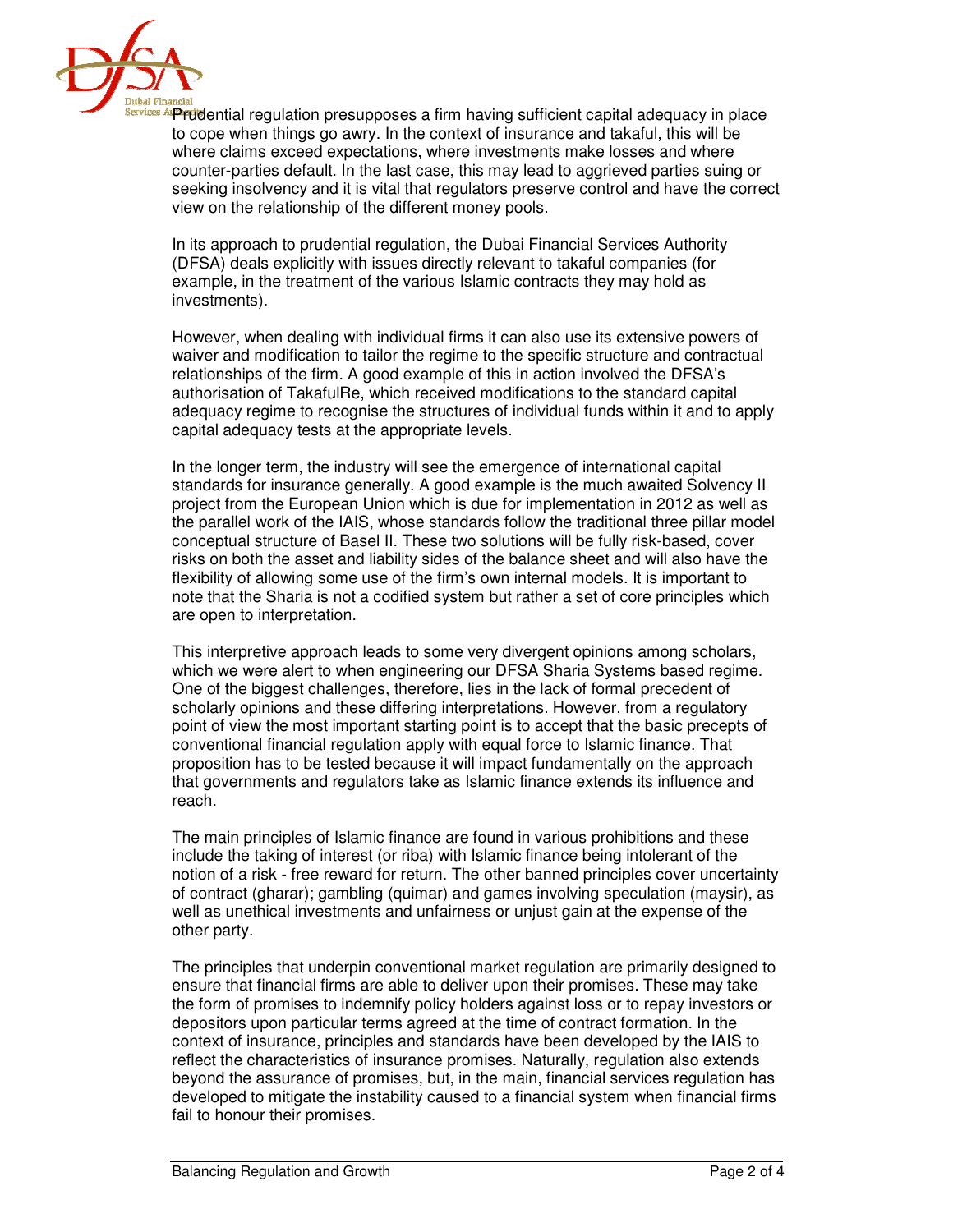

 $\frac{\text{Services API}}{\text{Services}}$  should be the common starting point for all forms of financial services regulation, be they conventional insurance or takaful because, although the particular terms of promise may differ, reflecting the special structural features of Islamic products, the underlying character of those promises and the consequences of their failure, are the same. Accordingly, while regulatory rules will need some supplementation to accommodate areas of difference, the international standards already governing conventional finance should be adopted as the cornerstone for Islamic finance regulation. Organisations such as the IFSB and the Auditing & Accounting Organisation for Islamic Financial Institutions (AAOIFI) play an important role in dealing with issues of supplementation, but should avoid duplicating or altering existing standards that can apply equally across both conventional and Islamic sectors. To do otherwise will add to industry's compliance burden, constrain crossborder product flows, and hinder the acceptance of Islamic finance products as an integral part of the world's capital markets.

When considering how regulators might best adopt a practical approach to Islamic financial services regulation, we should start with the conventional market. If we identify the core issues in that market, we can then deal with any supplemental issues arising in the Islamic finance context.

This is the same approach adopted at the DFSA and it appears to work well. Of the prohibitions already mentioned, it is useful to spend a little time discussing the issue of certainty (which feeds neatly into the concept of gambling and speculation). The significance is obvious, given the pace of product innovation and the often divergent views held among Islamic scholars.

A contract lacking in certainty poses problems for a conventional contract of insurance which presupposes payment of compensation for an event that may happen, but which people rather hope will never happen. This will be contrary to the Sharia as the activating event to justify a payout is not guaranteed and indeed the actual amount of compensation payable bears no predictable relationship with the amount paid by way of a premium. However, insurance is of course a good thing and is actually a legal requirement in some cases and so the Sharia compliant solution is to use takaful, which means mutual or joint guarantee. Takaful is different from conventional insurance as it uses the concepts of solidarity and co-operation with both parties agreeing mutually to share losses, by making periodic donations, with the right to share in any surplus profits.

In terms of the investment pool used by takaful operators, the ban on unethical investments is actually very similar to investment restrictions imposed on conventional financial products either at a fund level or indeed demanded at an investor level. For example, the Sharia prohibits a number of activities including gambling, armaments, alcohol and pornography which are very similar to socially responsible investing. Islamic finance continues to evolve and the adaptation and innovation of both it and takaful will continue to drive the need for a practical response from regulators. I firmly believe that the DFSA's enabling infrastructure and our use of Islamic windows to bridge the gap between the conventional and the Islamic provides a helpful approach to the regulation of this growing industry.

However, some of the most effective work at bridging the divide has been carried out by the IFSB, AAOIFI and the IAIS. Long may this continue.

Simon Gray, director of supervision – asset management at the Dubai Financial Services Authority (DFSA). Gray writes that in its approach to prudential regulation, the Dubai Financial Services Authority (DFSA) deals explicitly with issues directly